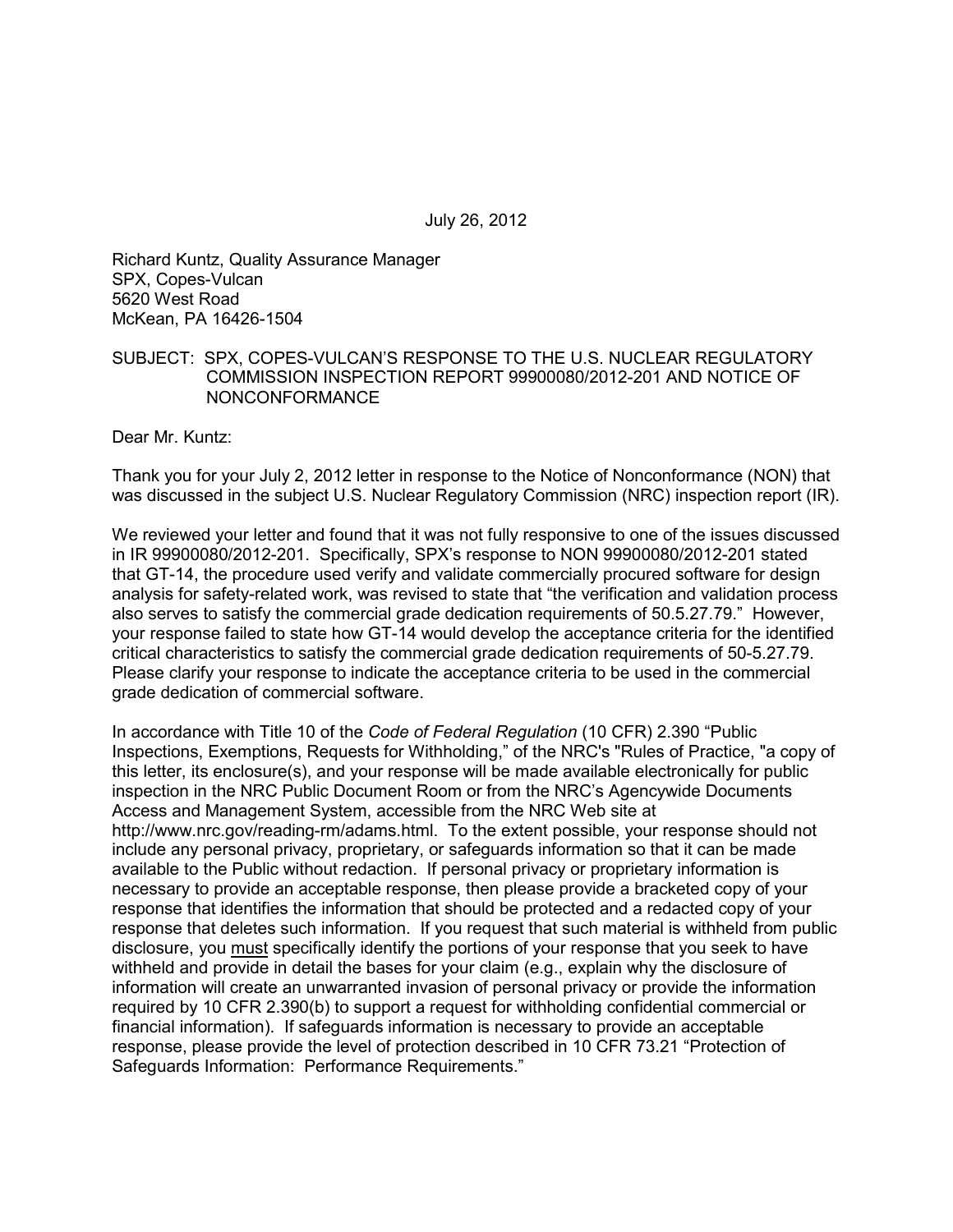R. Kuntz - 2 -

Please contact Mr. Yamir Diaz-Castillo at (301) 415-2228 or via electronic mail at Yamir.Diaz-Castillo@nrc.gov, if you have any questions or need assistance regarding this matter.

Sincerely,

## */Ra/*

Edward H. Roach, Chief Mechanical Vendor Branch Division of Construction Inspection and Operational Programs Office of New Reactors

Docket No.: 99900080